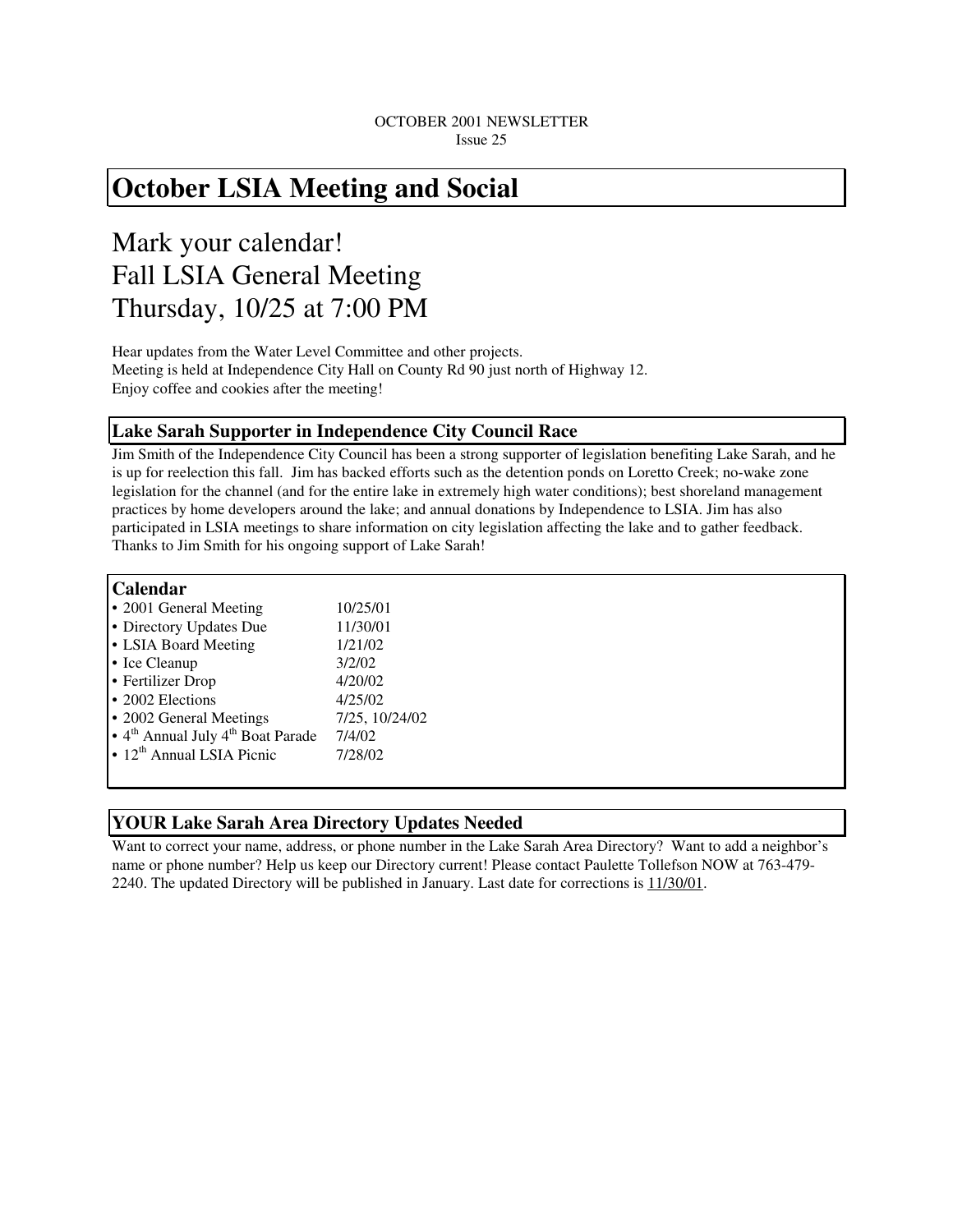## **Your Voice Needs To Be Heard on 10/29**  *By Dolores Ullstrom, Government Liaison*

In accordance with Minnesota Law, Pioneer-Sarah Creek Watershed Management Commission is undertaking an update of the Watershed Management Plan called the 2nd Generation Plan. The Watershed Commission helps establish Lake Sarah water quality and lake level by making decisions regarding wetlands and development. The purpose of the 2nd Generation Plan is to assist the Commission by setting goals and policies which will guide future decision making. Public input is a mandated part of the process.

The 2nd Generation Plan, which is an extensive document, is extremely important for those of us interested in Lake Sarah's future. A Task Force has been formed, and WSB & Associates, Inc. has been hired to assist in putting the plan together.

A large public forum is being planned for Monday, October 29, 2001 (location to be announced). The first part of the public forum will be to identify issues. The group will then break up into small groups to discuss the role of the Watershed Commission in regard to the identified issues.

It is very important that Lake Sarah homeowners be in attendance at this public forum on October 29th. There are those who have other interests than protecting Lake Sarah. Their voices will be loud and clear at the meeting. If Lake Sarah and the investment you have in your home are important to you, now is the time to step forward. SEE YOU MONDAY, OCTOBER 29, 2001.

## **2001 Fertilizer Program Summary**

*By Kevin Ward*

Our 2001 "Phosphorous Free" Fertilizer Program is still a very popular service provided to our LSIA members. Participation was very good during our spring delivery period, but participation in our fall delivery was less than spectacular. However, since we did not have a fall fertilizer delivery last year, we believe many of you planned ahead this year and ordered a full year's supply in the spring. The good news is that this program will continue next year with both a spring and fall delivery option being planned. We will be mailing out order forms for our spring delivery early next year with "free delivery" being planned for mid-April. Don't forget – this program not only promotes a cleaner lake for everyone, but this program is also a fundraiser for LSIA. This year's Fertilizer Program raised a total of \$193 for LSIA. So, if you not ordering your lawn fertilizer from LSIA each year…..Get with the program!

# **Wanted: Future LSIA Board Members**

Four LSIA Board of Director positions will be up for re-election in April 2002: Secretary, Membership, Water Level & Water Quality, and Safety & Navigation. Though most of the Board members are willing to serve another twoyear term, we are always looking for new participants. If you are interested, please contact Paulette Tollefson at 763- 479-2240 for information.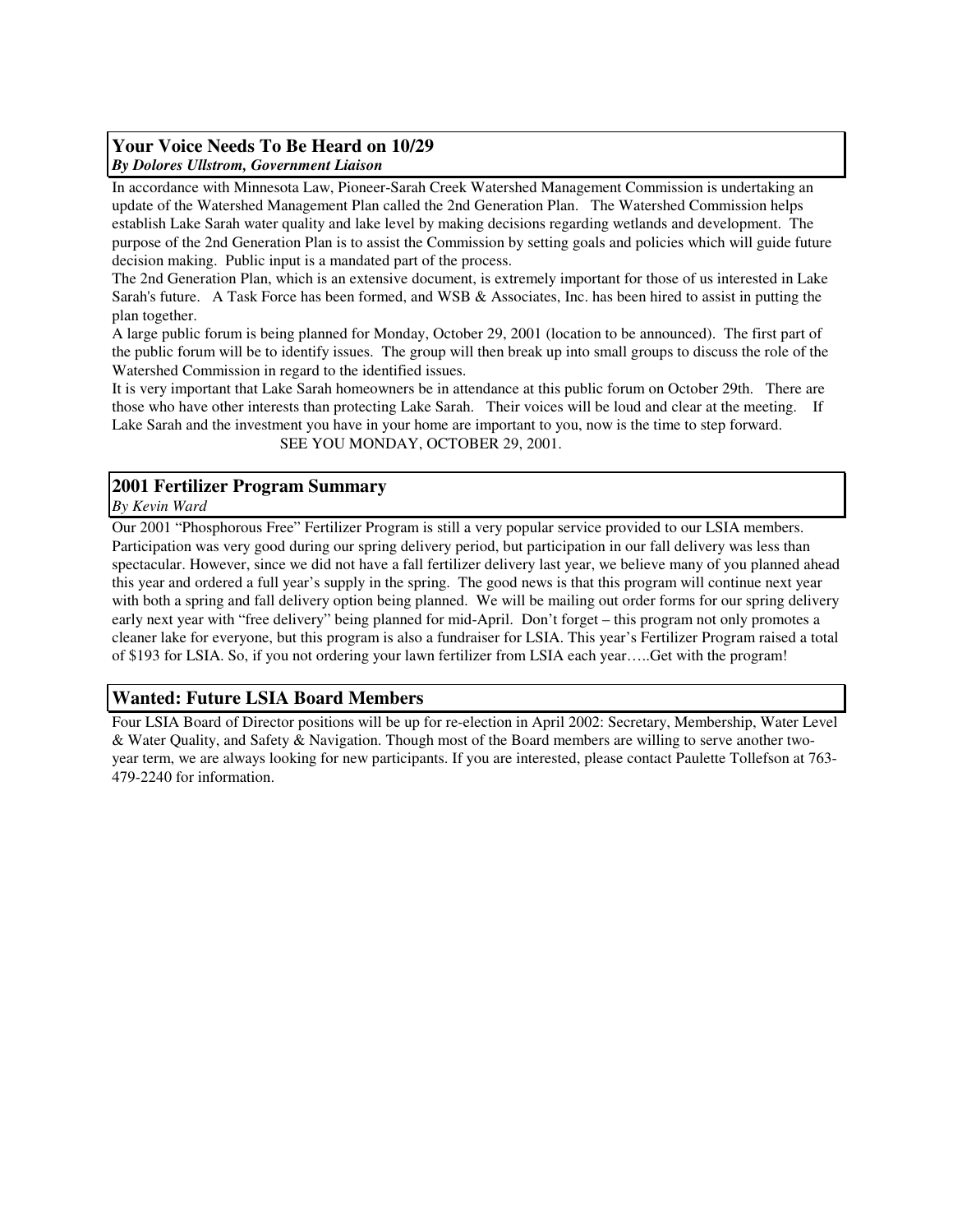# **Financial Report**

*By Kevin Ward, Treasurer*

Through September 8, 2001 LSIA expenditures were \$8,062.43 vs. our total 2001 budget for expenditures of \$17,150.00. The majority of these reduced expenditures are a result of the postponement of our next Pond Retention Project and the DNR's rejection of the LSIA Milfoil Treatment Plan for Lake Sarah this year. These two projects represent a \$7,500 reduction of planned LSIA 2001 expenditures. However, both of these projects will likely be carried forward in our proposed budget plan for 2002. LSIA receipts YTD totals \$6,041.44 vs. our total 2001 budgeted receipts of \$8,206. The majority of this shortfall is due to the elimination of a \$1,356 grant expected from the DNR for the LSIA Milfoil Treatment Plan for Lake Sarah. LSIA funds on hand through 9/8/01 are \$3,987.22 in cash plus 2 bank CDs.

# **4 th of July Boat Parade 2001**  *By Brad Spencer, Parade Coordinator and Judge*

Another beautiful day for the annual  $4<sup>th</sup>$  of July boat parade, sunny, windy, and warm! As many as 21 decorated boats were participating with many Lake Sarah residents along the shoreline to watch. Highlights of this year's parade were Jorgenson's Red/White/Blue all over theme complete with multiple water sprayers, Horazuk's entry with the "American Gothic" theme (complete with a rather menacing looking pitchfork), the Englund / Cady entry which had more flags than I could count (including flag shorts / swim trunks), and Lyreks memorable Loretto Fire Dept entry complete with working fire hose and siren. Pat Lyrek added to his effort by boating close to the shoreline and docks in a feeble (but entertaining) attempt to spray onlookers. Most of the boats in the parade had some combination of flags, balloons and signs. All in all a well-attended and fun event.

This year's boat decorating contest actually had 2 winners as LSIA had purchased 2 gift certificates. The winners (a difficult decision) were:

Pat and Joan Lyrek – Loretto F.D. pontoon, and Englund / Cady – Flags and more flags pontoon

A motion to pass the decorating contest judging duties to the previous year's winners is being considered.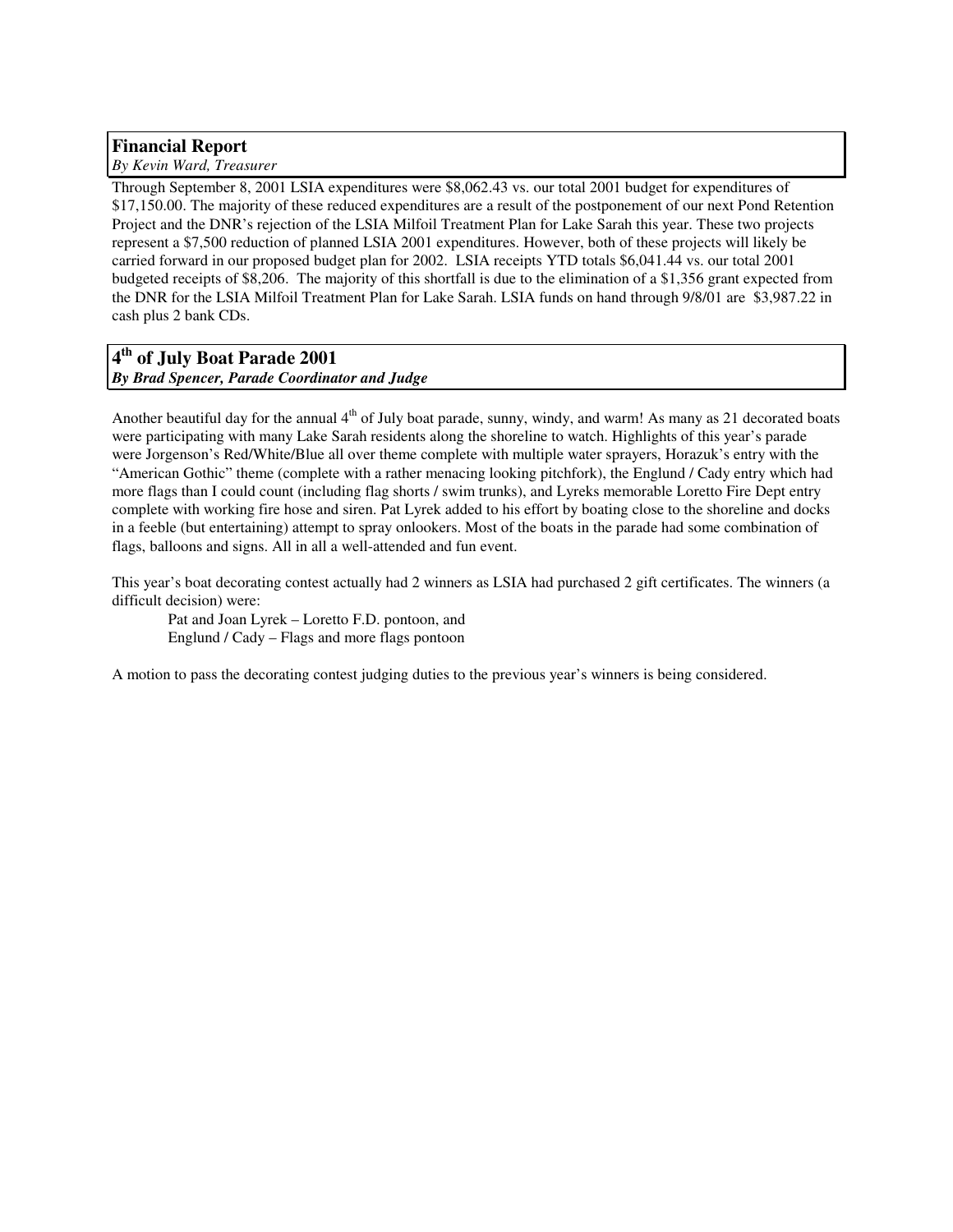## **Another Summer, Another Successful LSIA Picnic**  *By Dolores Ullstrom, Picnic Chair*

In spite of high water this spring, the picnic area on Kim and Becky Jacobsen's property was in top form for the annual picnic. The outdoor privy, newly remodeled, is functional and a real beauty. Kids and grown-ups enjoyed the games, which included a very popular minnow race supplied by Ron Jorgenson. Food was plentiful and more delicious than ever.

A big thanks to the many people who helped make this event so successful. It is a wonderful, fun community builder.

## (PHOTOS)

## **John and Dick Tubesing teamed up and, in spite of tough competition, were proud winners of the ever popular balloon toss.**

**Teresa Jorgenson and Robbie Douglas, picnic game organizers, had fun showing the kids cooperative teamwork in the 3-legged race.** 

**The Jacobson girls left everyone in the dust as they raced to an easy victory in the 3-legged race. Good going girls!** 

## **Racers race into the water, leading their relay team to victory in the wet shirt relay.**

Many local businesses and LSIA members contributed door prizes. Thanks to:

- Olson's Mercantile for six 12-packs of pop, won by Patrick & Chris Maloney, Tom & Sue Mizell, Harold & Renee Burrows, and three of the kids game winners.
- Maple Plain Family Center for two figurines, won by Dick & Carole Tubesing and Jason & Kathleen Nelson.
- Loretto Post Office for stamps and a stamp book, won by Rob & Donna Sheeley.
- Ace Hardware of Rockford, for two \$10 gift certificates, won by Paul Klesmit and Bob & Sherry Englund.
- Choo Choo Restaurant & Bar for a \$30 gift certificate, won by Ken & Marcia Kociuba.
- McGarry's Cafe of Maple Plain for a mug, won byMike & DeeDee Loegering.
- HerShelf of Loretto for two \$15 gift certificates, won by Kevin & Gina Ward and Gordy & Jan Kruger.
- Boating Magazine for a raincoat, won by Ginny Cook.
- Lake Restoration for an umbrella, won by Ron & Mary Jorgenson.
- Elite Tanning for Australian Gold moisture lotion, won by Steve & Teri Hoogenakker.
- North American Foods for a \$10 gift certificate, won by Dan and Jane Maland Cady.
- Holiday for a \$10 gift certificate, won by Warren & Julie Grist.
- Stop-N-Go for free video rental, won by Steve Hancock & Paulette Tollefson.
- Ron Jorgenson of Acoustical Floors, for a \$50 Home Depot gift certificate, won by Gene & Dolores Ullstrom, and a \$25 Home Depot gift certificate, won by Leigh & Jane Behnman.
- Ron Jorgenson of Maxxon, for a \$50 Home Depot gift certificate, won by Kim & Becky Jacobsen, and a \$25 Home Depot gift certificate, won by John & Julie Gleason.
- Hennepin Coop for a \$20 gift certificate, won by Jim & Gaye Shrack.
- Axel's for a \$25 gift certificate, won by Scott & Nancy Landgraf.
- Dobo's Café and Bakeshop for two \$10 gift certificates, won by Bill & Mary Ralph and Rick & Kim Niedzielski.
- Bill Hibbard of Budget Printing for 4 sets of personalized note paper, won by Greg & Diane Anderson, Steve & Julie Riley, Jim & Bonnie Roeder, and John & Teresa Jorgenson.
- Tom and Sue Mizell for the paper products for the picnic
- Ron and Mary Jorgenson's businesses for the meat and buns for the picnic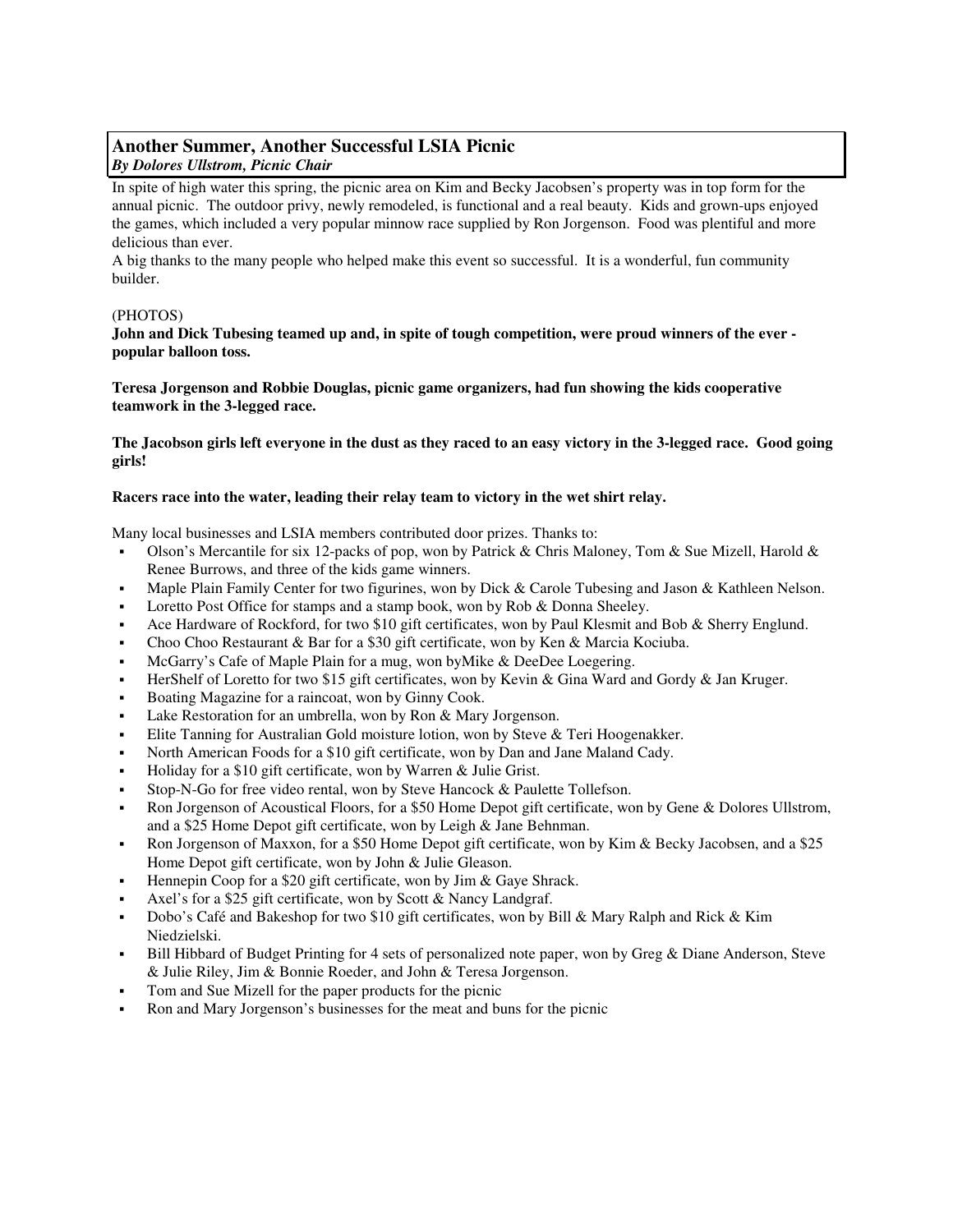# *Lake Sarah Area History*  **Breezy Hill Resort Memories**  *By Dolores Ullstrom*

A short time ago a gentleman named Art Mielke stood on our deck and looked wistfully at Lake Sarah. He got a bit nostalgic for the good old days, the days when he was young and his family owned Breezy Hill Resort. The resort was located on a 90 acre parcel of land situated on the north west corner of Lake Sarah. The property is currently owned by Kimberly and Perry Buffie. The house in which the Mielkes lived is still there, but it has gone through major remodeling. The Mielke family, first Cora and Herman Mielke, Art's mother and father, and later Art and his wife, Judy, owned the resort for 38 years.

## *History of the land*

Records go back to 1860 when the US Government deeded 160 acres, a quarter section, to Charles Miller. The 160 acres included the 90 acre farm and resort that Mielkes later owned. In 1860 Lake Sarah was known as Union Lake. I do not know but would love to find out when the name officially changed to Lake Sarah. Cora and Herman Mielke bought the property from Fila and Agasfia Shalikow in 1938. Art was a few months old at the time. He has two older sisters, and a younger sister, Irene, was born a few years later.

Before they sold, Art and Judy subdivided including three lake lots on the east end of the property and one 10 acre parcel that does not have lake access. The lake lots are currently owned by the Hendricks, Jaspers, and Barnes. In 1974 Maurice and Roseann McKinley bought 20 acres, what remained of the original farm, from Art and Judy. In 1977 the McKinleys sold to Kenneth and LaVonne Mickelson. The Buffies purchased the property in 1997.

Perry Buffie grew up in Rockford. When he was young, he mowed the lawn for Clinton and Meda Stock, owners of the historic house in Rockford. Perry was familiar with Breezy Hill. The McKinleys and Mickelsons had children that were about his age, and he frequently came to visit them on the lake. When the Buffies learned that the property was for sale, Kimberly and Perry took less than a day to decide to buy. They have since added a kitchen and great room addition to the house, doing much of the work themselves. One resort cabin remains on the property and serves as a guest house. The cabin had been moved in years ago. It is well built with quality woodwork and 10 foot high ceilings.

### *Lake provides food*

Not long ago Perry had an opportunity to talk with Dora Dixon, a woman who had lived in one of Breezy Hills cabins during the depression. Dora remembers the Shalikows. She used to watch Mrs. Shalikow (known by many as "the Russian lady") catch sunfish. After catching them she threw them into a pot filled with water. While the fish were still swimming, she put the pot on the stove to boil. The end result was a fish stew. There is no report on how the stew tasted.

Dora says that a lot of turtles used to lay their eggs on the property (as they still do). Dora's mother would say that their family was so poor that some day they may have to eat turtle. Dora, about 13 years old, told her mother she would never eat a turtle. For dinner one day there were two plates of meat, one white and one dark. Dora enjoyed several pieces of the dark meat. Her mother said to her, "I thought you said you would never eat turtle. You just ate several pieces." Dora, suddenly ill, went outside and proceeded to vomit. Dora got a spanking that night because she had wasted food at a time when food was in short supply.

### *In the ice business*

In the winter the Mielkes cut tons and tons of ice on Lake Sarah. They sold ice to all the resorts on the lake. Each resort had an ice house where they stored the ice until summer. There is a video of the ice cutting operation that was made from film taken in early 1970s. It is reported that on summer evening when it was hot, neighbors gathered on the porch for a cool drink. A chunk of ice was placed in front of an electric fan to provide a stream of comfortable cool air.

### *Art remembers the train trestle*

When I asked Art if he remembers if there was ever a train trestle over Lake Sarah Creek, he says he remembers it well. One reason he remembers it is because of an incident that took place when the family cows wandered onto the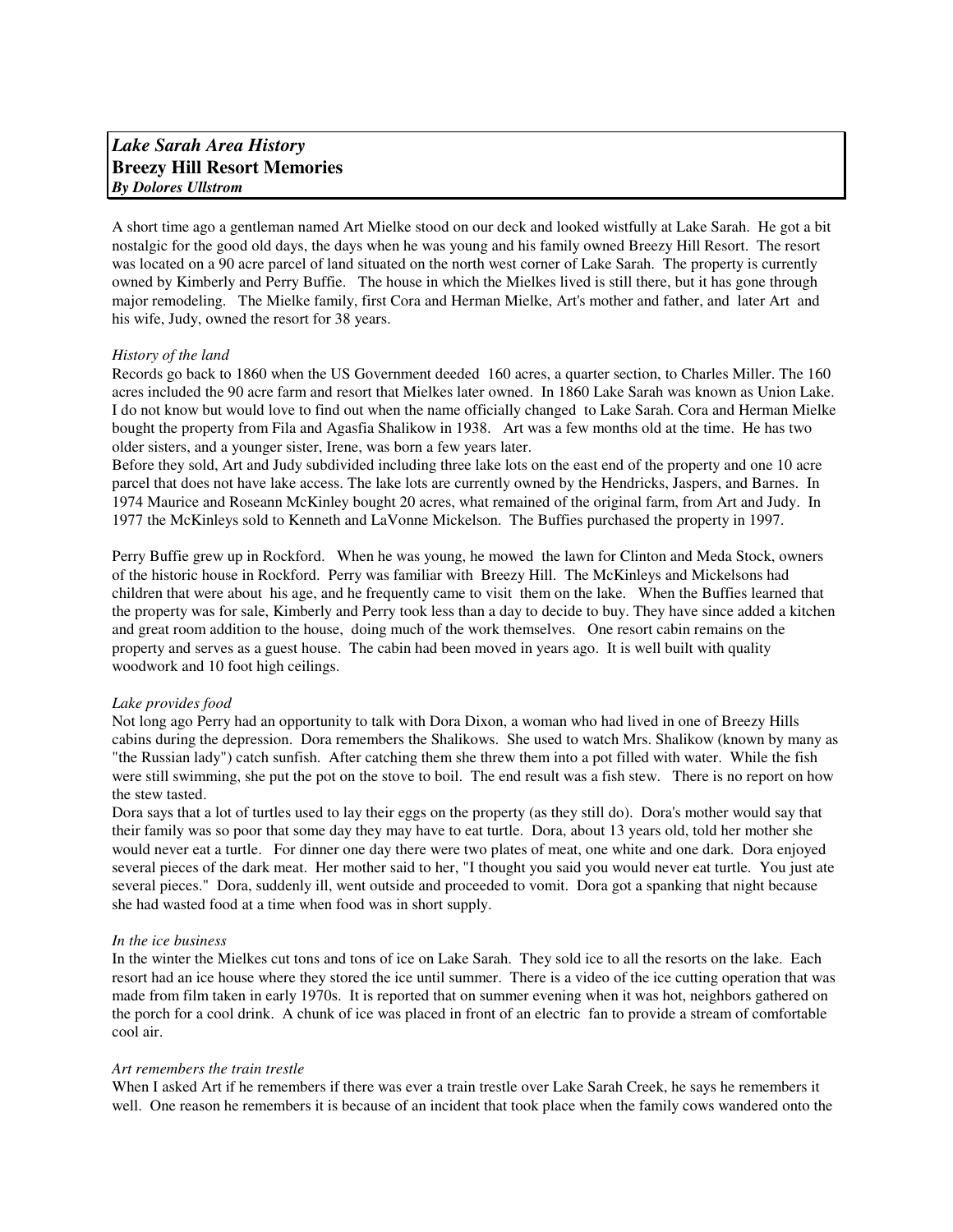railroad tracks. The cows would walk on tracks, but they refused to go onto the trestle. One day when the cows were being pastured at an uncle's farm that was located near the tracks, 10 cows wandered onto the tracks. The ground on either side was wet and swampy. An eastbound train, picking up speed after stopping at Rockford, was moving along the tracks. When the engineer spotted the cows, he applied the brakes with full force. All the wheels locked up and Herman Mielke, standing on a hill over looking the scene, saw flames coming from every wheel. The train stopped just short of the cows.

Engineers usually did not bother stopping if one cow was on the tracks. The engineer later told Art's uncle that he was almost sure that hitting ten cows would cause the train to derail. He was unwilling to risk that.

Over the years the Mielkes lost about 4 cows to the train. The problem resulted because the railroad tracks separated the barn on the south side from the pasture on the north. Art remembers the day a cousin was sent out to check for an approaching train. After she reported that the tracks were clear, the cows were let out of their pen. By the time the train was spotted, it was too late. The lead cow was hit and killed. Men from the Rockford packing house came and butchered the animal as it lay in the ditch. The family was happy that the meat did not go to waste. Art says that the trestle was replaced by a culvert around 1953.

Later on the train played an indirect role in the deaths of two more Mielke cows. It was on July 15, Art and Judy's anniversary. About 10:30 p.m. upon returning home, Art saw the red lights of several squad cars. Art sensed that his cows were involved. The cows, spooked by a train, broke through the fence onto Highway 55. The train had been stopped on tracks that ran through Mielke property. When the train started to move, it made a lot of noise, frightening the cows. Two cows were hit and killed by two different cars. Cars were heavily damaged but no one in the cars was killed. A legal battle was avoided when the judge dismissed the case after the railroad was called in.

#### *Rockford is selected to receive train service*

At one time there was a town called Greenwood plotted out west of Lake Sarah. The railroad built a rail bed to Greenwood, but the bed was abandoned when it became apparent that the Ames' mills in Rockford were doing milling for most of the local farmers. The present railbed was put down to serve the mills in Rockford. The town of Greenwood never came to be. Art says that you can still see the old bed. Part of West Lake Sarah Drive lies along the deserted rail bed.

#### *Stay tuned*

Art has lots more stories to tell, but they will have to wait until April and the next edition of the newsletter.

#### (PHOTOS)

**A very young Art and Irene Mielke pose in front of the Mielke home with the porch visible in the background. The porch was a favorite gathering spot on warm evenings.** 

**Art Mielke stands in water that came up onto the property after a major cloud burst. One of the resort's cabins and the opposite shore are in the background.**